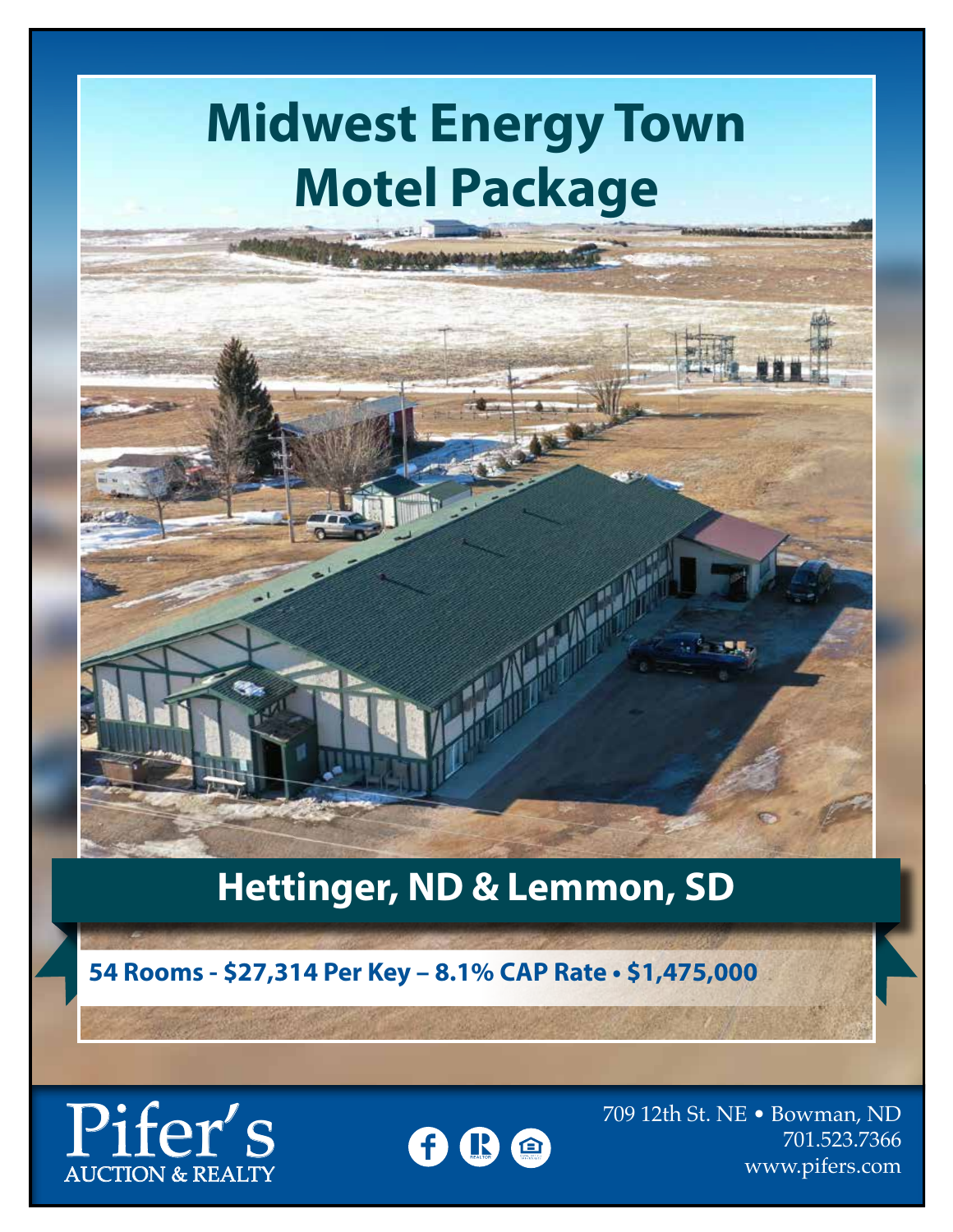# **LEMMON COUNTY INN**

#### **INTRODUCTION**

Here is an incredible opportunity to take advantage of the ever growing travel and lodging economies in the Western Dakota's. These two lodges are situated along the US Hwy 12 corridor, along the edge of the Bakken Oilfield and directly in the heart of prime hunting country in North and South Dakota. As a package, these two exquisite properties are operational under single management as they are only 25 miles apart, yet individually they host abundant opportunities in their respective communities.

#### **Lemmon Country Inn • Lemmon, SD**

30 Rooms • \$22,933 Per Key • 8.5% CAP Rate

- Address: 19405 US Hwy 12, Lemmon, SD 57638
- Lot Size: 6.91 Acres with Commercial Corner 40 Parking Spaces 15-20 Potential RV Sites

Motel Information Information:

- 30 Rooms
- New Managers Quarters beside Large Lobby
- Well maintained and continuously updated with new PTAC's, deluxe furniture, flat screen TV's, curtains, artwork, microwaves, toilets, mini-fridge, beds, paint & carpet
- **Excellent Signage**
- Extended Stay Specialists for: railroad, wind farm, construction, dear & pheasant hunting season
- Financial data available to registered and qualified buyers
- Cash or New Financing

AUCTION & REALTY







www.pifers.com 701.523.7366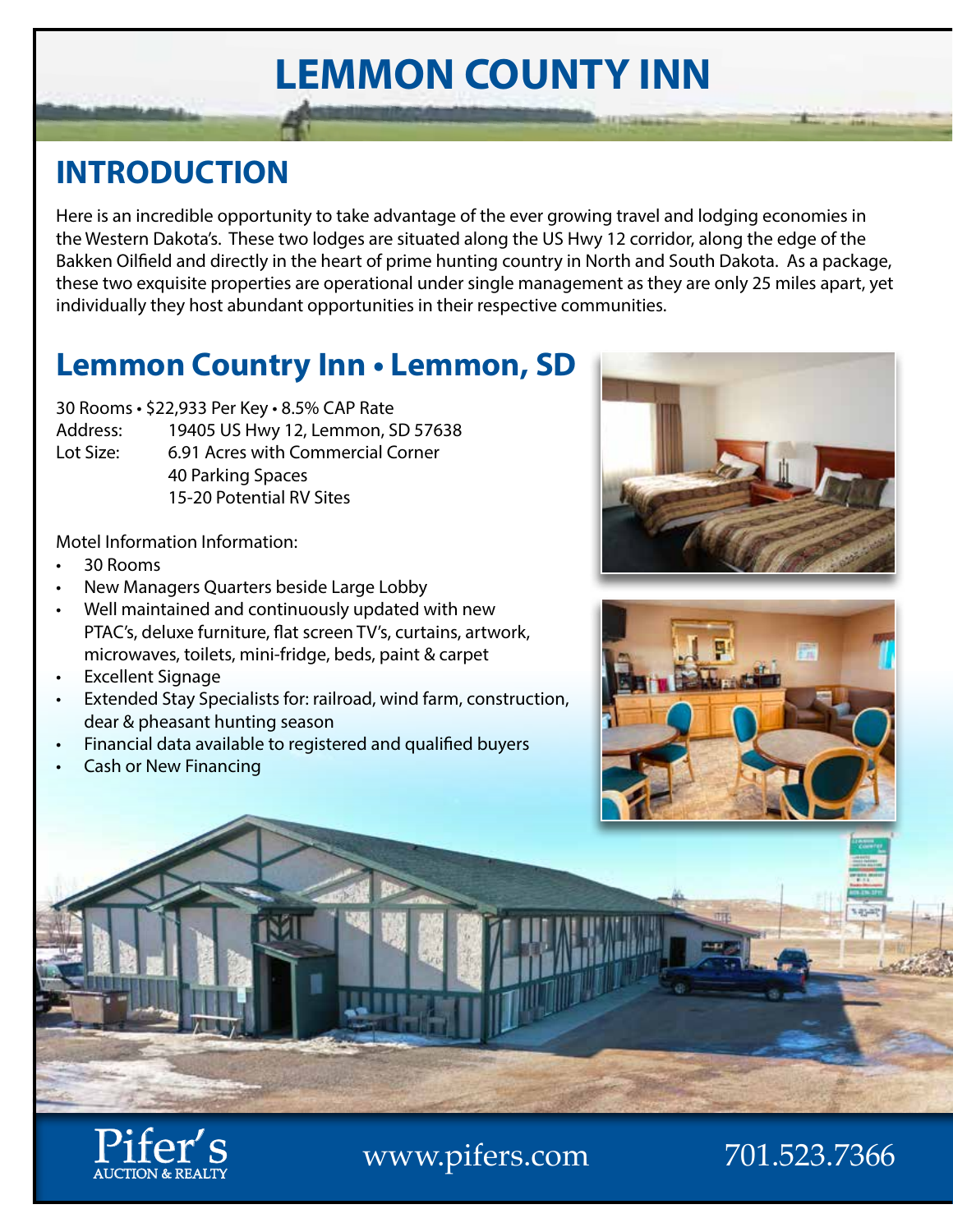## **TIP TOP HOTEL**







#### **Tip Top Motel • Hettinger, ND**

24 Rooms • \$32,791 Per Key • 8.1% CAP Rate Address: 508 3rd Avenue S., Hettinger, ND 58639 Lot Size: .5 Ac. Downtown Hettinger

**ANDY MRNAK** *Broker Associate*

Cell: 701.206.1095 Email: andy@pifers.com

Motel Information Information:

- Roomside Parking
- 24 Rooms
- 2 Bedroom Managers Quarters beside Lobby
- Well maintained and continuously updated PTAC's, furniture, flat screen TV's, curtains, artwork, microwaves, toilets, mini-fridge, kitchenette's
- Excellent Signage
- Past Projects Include: railroad, wind farm, construction, dear & pheasant hunting season
- Railroad Depot 1 block away
- Owner will consider adjacent 5-unit apartment building
- Financial data available to registered and qualified buyers
- Cash or New Financing



709 12th St. NE • Bowman, ND